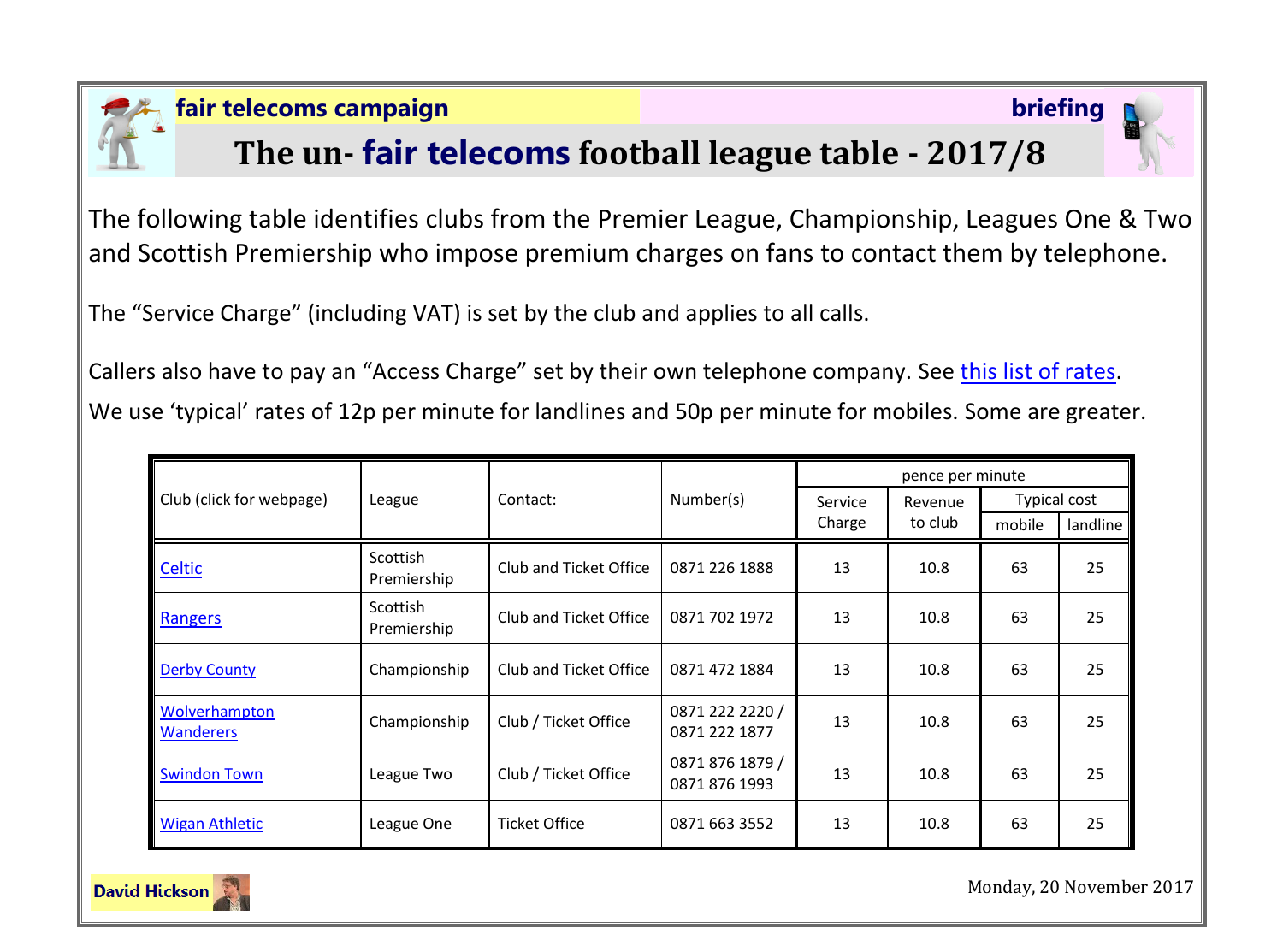

### **fair telecoms campaign briefing**



# **The un- fair telecoms football league table - 2017/8**



| <b>Crystal Palace</b>           | Premier League        | <b>Ticket Office</b>   | 0871 200 0071                    | 12             | 10         | 62    | 24    |
|---------------------------------|-----------------------|------------------------|----------------------------------|----------------|------------|-------|-------|
| <b>Leeds United</b>             | Championship          | Club Switchboard       | 0871 334 1919                    | 11             | 9.2        | 61    | 23    |
| <b>Swansea City</b>             | <b>Premier League</b> | Club / Ticket Office   | 08712 223 224 /<br>0844 815 6665 | 13/7           | 10.8 / 5.8 | 63/57 | 25/19 |
| <b>Newcastle United</b>         | Premier League        | Club and Ticket Office | 0844 372 1892                    | $\overline{7}$ | 5.8        | 57    | 19    |
| <b>Bolton Wanderers</b>         | Championship          | Club and Ticket Office | 0844 871 2932                    | $\overline{7}$ | 5.8        | 57    | 19    |
| <b>Fulham</b>                   | Championship          | Club Switchboard       | 0843 208 1222                    | $\overline{7}$ | 5.8        | 57    | 19    |
| Middlesbrough                   | Championship          | Store / Ticket Office  | 0844 499 2676 /<br>0844 499 1234 | $\overline{7}$ | 5.8        | 57    | 19    |
| Rochdale                        | League One            | Club and Ticket Office | 0844 826 1907                    | $\overline{7}$ | 5.8        | 57    | 19    |
| <b>Brighton and Hove Albion</b> | Premier League        | <b>Ticket Office</b>   | 0844 327 1901                    | $\overline{7}$ | 5.8        | 57    | 19    |
| <b>Burnley</b>                  | <b>Premier League</b> | <b>Ticket Office</b>   | 0844 807 1882                    | $\overline{7}$ | 5.8        | 57    | 19    |
| <b>Millwall</b>                 | Championship          | <b>Ticket Office</b>   | 0844 826 2004                    | $\overline{7}$ | 5.8        | 57    | 19    |
| <b>Norwich City</b>             | Championship          | <b>Ticket Office</b>   | 0844 826 1902                    | $\overline{7}$ | 5.8        | 57    | 19    |
| <b>Queens Park Rangers</b>      | Championship          | <b>Ticket Office</b>   | 0844 477 7007                    | $\overline{7}$ | 5.8        | 57    | 19    |
| <b>Blackpool</b>                | League One            | <b>Ticket Office</b>   | 0844 847 1953                    | $\overline{7}$ | 5.8        | 57    | 19    |
| <b>Peterborough United</b>      | League One            | <b>Ticket Office</b>   | 0844 847 1934                    | $\overline{7}$ | 5.8        | 57    | 19    |
| <b>Southend United</b>          | League One            | <b>Ticket Office</b>   | 0844 477 0077                    | $\overline{7}$ | 5.8        | 57    | 19    |
| <b>Carlisle United</b>          | League Two            | <b>Ticket Office</b>   | 0844 371 1921                    | $\overline{7}$ | 5.8        | 57    | 19    |
| Southampton                     | <b>Premier League</b> | Club / Shop            | 0845 688 9448 /<br>0845 688 9433 | 3              | 2.5        | 53    | 15    |
| <b>Cardiff City</b>             | Championship          | Club / Ticket Office   | 0845 365 1115 /<br>0845 345 1400 | 3              | 2.5        | 53    | 15    |



Monday, 20 November 2017